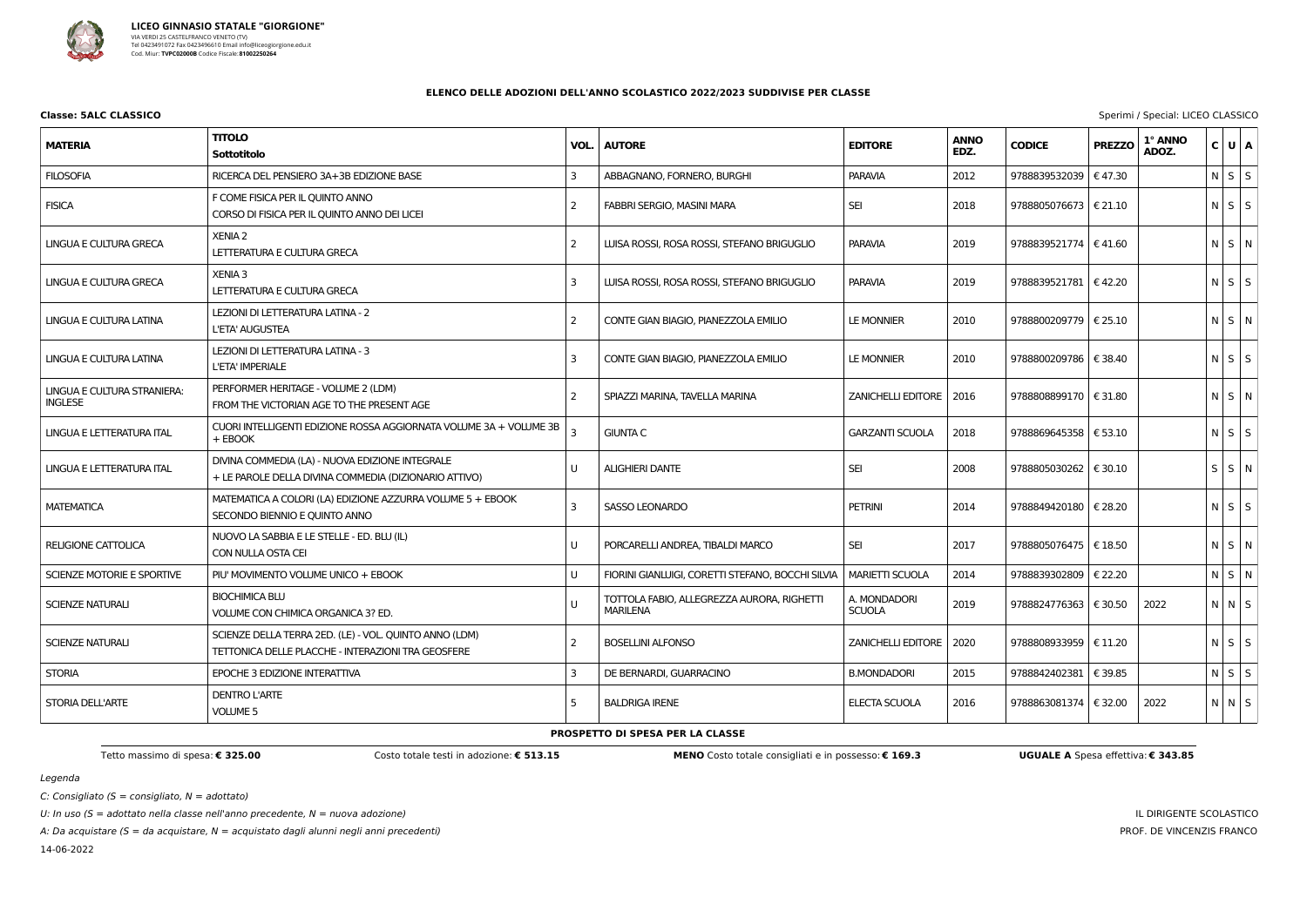

**Classe: 5ALL LICEO LINGUISTICO** Sperimi / Special: LICEO LINGUISTICO (INGLESE-TEDESCO-FRANCESE)

Legenda

C: Consigliato ( $S =$  consigliato,  $N =$  adottato)

# **ELENCO DELLE ADOZIONI DELL'ANNO SCOLASTICO 2022/2023 SUDDIVISE PER CLASSE**

|                                                          | opening opeeran Electo Entoolomeo (iltoccoc Tebeoco The iltococ)                                             |   |                                                                     |                               |                     |                         |               |                  |  |             |  |
|----------------------------------------------------------|--------------------------------------------------------------------------------------------------------------|---|---------------------------------------------------------------------|-------------------------------|---------------------|-------------------------|---------------|------------------|--|-------------|--|
| <b>MATERIA</b>                                           | <b>TITOLO</b><br><b>Sottotitolo</b>                                                                          |   | <b>VOL.   AUTORE</b>                                                | <b>EDITORE</b>                | <b>ANNO</b><br>EDZ. | <b>CODICE</b>           | <b>PREZZO</b> | 1° ANNO<br>ADOZ. |  | C U A       |  |
| <b>FILOSOFIA</b>                                         | <b>IDEALE E IL REALE 3 EDIZIONE BASE</b>                                                                     | 3 | ABBAGNANO, FORNERO, BURGHI                                          | <b>PARAVIA</b>                | 2013                | 9788839518576           | € 37.10       |                  |  | $N$ $S$ $S$ |  |
| <b>FISICA</b>                                            | F COME FISICA PER IL QUINTO ANNO<br>CORSO DI FISICA PER IL QUINTO ANNO DEI LICEI                             |   | FABBRI SERGIO, MASINI MARA                                          | <b>SEI</b>                    | 2018                | 9788805076673   € 21.10 |               |                  |  | $N$ $S$ $S$ |  |
| <b>ITALIANO ANTOLOGIE E STORIA</b><br><b>LETTERATURA</b> | PALAZZO DI ATLANTE (IL) LEOPARDI                                                                             | U | BRUSCAGLI RICCARDO, TELLINI GINO                                    | D'ANNA                        | 2018                | 9788857791548   € 6.40  |               |                  |  | $N$ $S$ $N$ |  |
| LINGUA E CULTURA STRANIERA:<br><b>FRANCESE</b>           | <b>GRANDE LIBRAIRIE (LA)</b><br>VOLUME 2 + CD AUDIO                                                          |   | BERTINI MARIOLINA, ACCORNERO SYLVIE, GIACHINO<br><b>LUCA</b>        | EINAUDI SCUOLA                | 2017                | 9788828619949   € 30.00 |               |                  |  | N S N       |  |
| LINGUA E CULTURA STRANIERA:<br><b>INGLESE</b>            | PERFORMER HERITAGE - VOLUME 2 (LDM)<br>FROM THE VICTORIAN AGE TO THE PRESENT AGE                             |   | SPIAZZI MARINA, TAVELLA MARINA                                      | ZANICHELLI EDITORE   2016     |                     | 9788808899170   € 31.80 |               |                  |  | N S N       |  |
| LINGUA E CULTURA STRANIERA:<br><b>TEDESCA</b>            | <b>GRAMMATIK DIREKT NEU</b><br>CON SOLUZIONI                                                                 | U | <b>MOTTA GIORGIO</b>                                                | <b>LOESCHER EDITORE</b>       | 2014                | 9788820136581   € 22.20 |               |                  |  | N S N       |  |
| LINGUA E CULTURA STRANIERA:<br><b>TEDESCA</b>            | NICHT NUR LITERATUR NEU + CD MP3                                                                             | U | <b>FRASSINETTI ANNA</b>                                             | <b>PRINCIPATO</b>             | 2019                | 9788841613818   € 32.70 |               |                  |  | N S N       |  |
| LINGUA E LETTERATURA ITAL                                | PALAZZO DI ATLANTE (IL) 3A<br>DALL'ITALIA UNITA AL PRIMO NOVECENTO                                           |   | BRUSCAGLI RICCARDO, TELLINI GINO                                    | <b>D'ANNA</b>                 | 2018                | 9788857791418   € 33.10 |               |                  |  | $N$ $S$ $S$ |  |
| LINGUA E LETTERATURA ITAL                                | PALAZZO DI ATLANTE (IL) 3B<br>DAL SECONDO NOVECENTO AI GIORNI NOSTRI                                         |   | BRUSCAGLI RICCARDO, TELLINI GINO                                    | D'ANNA                        | 2018                | 9788857791425   € 24.50 |               |                  |  | $N$ $S$ $S$ |  |
| LINGUA E LETTERATURA ITAL                                | PER L'ALTO MARE APERTO<br>DIVINA COMMEDIA - TESTO INTEGRALE                                                  |   | <b>ALESSANDRO MARCHI</b>                                            | <b>PARAVIA</b>                | 2017                | 9788839532343   € 34.10 |               |                  |  | N S N       |  |
| <b>MATEMATICA</b>                                        | MATEMATICA.AZZURRO 2ED. - VOLUME 5 CON TUTOR (LDM)                                                           |   | BERGAMINI MASSIMO, BAROZZI GRAZIELLA,<br><b>TRIFONE ANNA</b>        | ZANICHELLI EDITORE   2018     |                     | 9788808352279   € 27.50 |               |                  |  | $N$ $S$ $S$ |  |
| <b>RELIGIONE</b>                                         | NUOVO LA SABBIA E LE STELLE - ED. BLU (IL)<br>CON NULLA OSTA CEI                                             | U | PORCARELLI ANDREA, TIBALDI MARCO                                    | <b>SEI</b>                    | 2017                | 9788805076475   € 18.50 |               |                  |  | N S N       |  |
| SCIENZE MOTORIE E SPORTIVE                               | PIU' MOVIMENTO VOLUME UNICO + EBOOK                                                                          |   | FIORINI GIANLUIGI, CORETTI STEFANO, BOCCHI SILVIA   MARIETTI SCUOLA |                               | 2014                | 9788839302809   € 22.20 |               |                  |  | $N$ $S$ $N$ |  |
| SCIENZE NATURALI                                         | <b>BIOCHIMICA BLU</b><br>VOLUME CON CHIMICA ORGANICA 3? ED.                                                  |   | TOTTOLA FABIO, ALLEGREZZA AURORA, RIGHETTI<br>MARILENA              | A. MONDADORI<br><b>SCUOLA</b> | 2019                | 9788824776363   € 30.50 |               | 2022             |  | N N S       |  |
| <b>SCIENZE NATURALI</b>                                  | SCIENZE DELLA TERRA 2ED. (LE) - VOL. QUINTO ANNO (LDM)<br>TETTONICA DELLE PLACCHE - INTERAZIONI TRA GEOSFERE |   | <b>BOSELLINI ALFONSO</b>                                            | ZANICHELLI EDITORE   2020     |                     | 9788808933959   € 11.20 |               |                  |  | $N$ $S$ $S$ |  |
| <b>STORIA</b>                                            | <b>MILLENNIUM</b><br>IL NOVECENTO E L'INIZIO DEL XXI SECOLO+VERSO L'ESAME DI STATO+CLIL<br><b>CONTENT</b>    | 3 | GENTILE GIANNI, RONGA LUIGI, ROSSI ANNA                             | LA SCUOLA EDITRICE   2012     |                     | 9788835029823   €41.80  |               |                  |  | $N$ $S$ $S$ |  |
| <b>STORIA DELL'ARTE</b>                                  | ITINERARIO NELL'ARTE 4A EDIZIONE VERSIONE VERDE - VOLUME 3 (LDM)<br>DALL'ETA DEI LUMI AI GIORNI NOSTRI       |   | CRICCO GIORGIO, DI TEODORO FRANCESCO PAOLO                          | ZANICHELLI EDITORE   2018     |                     | 9788808529848   € 41.70 |               |                  |  | $N$ $S$ $S$ |  |

# **PROSPETTO DI SPESA PER LA CLASSE**

Tetto massimo di spesa: € 325.00 Costo totale testi in adozione: € 466.4 MENO Costo totale consigliati e in possesso: € 197.9 UGUALE A Spesa effettiva: € 268.5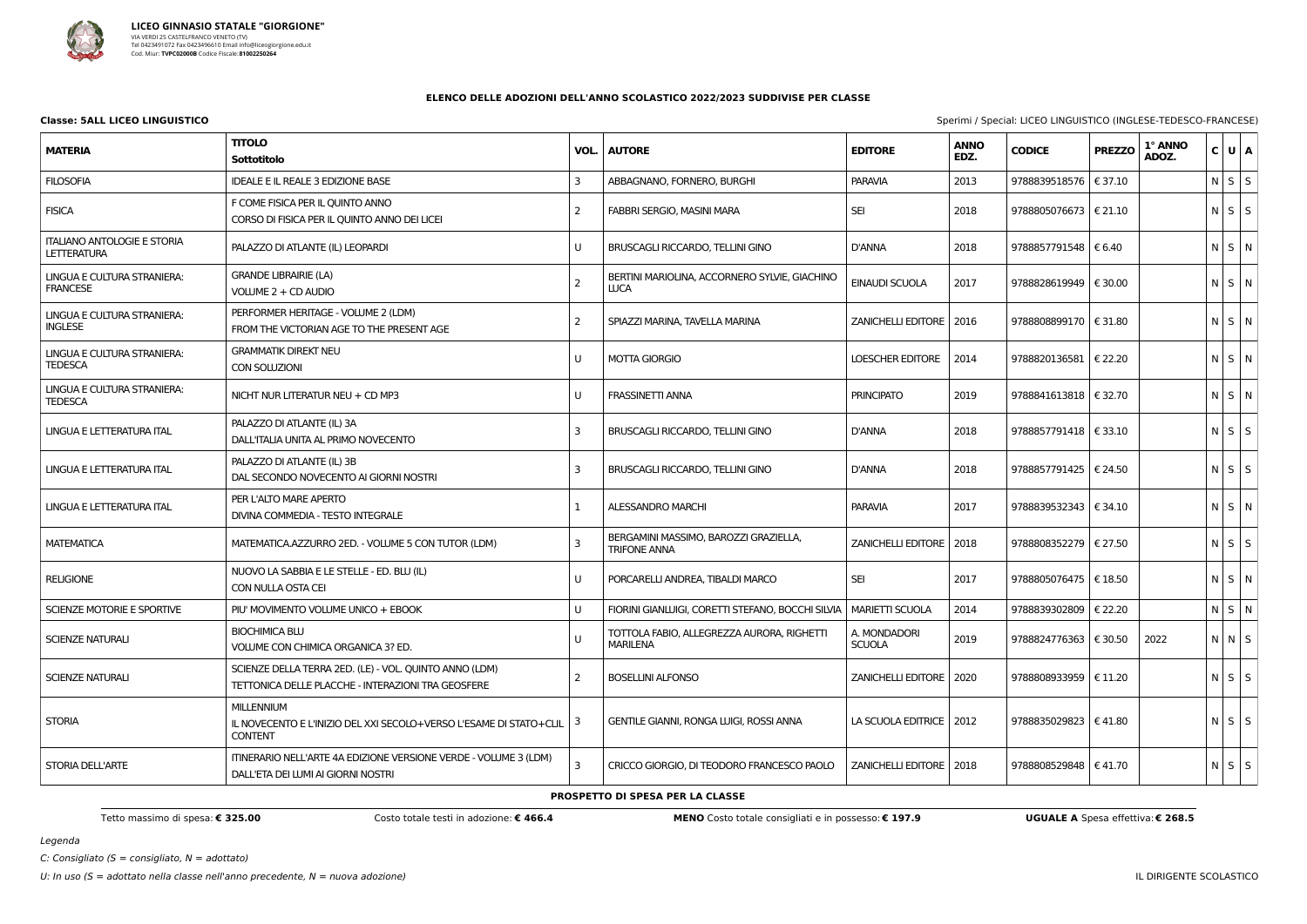

A: Da acquistare ( $S = da$  acquistare,  $N = ac$ quistato dagli alunni negli anni precedenti)

14-06-2022

### PROF. DE VINCENZIS FRANCO

# **ELENCO DELLE ADOZIONI DELL'ANNO SCOLASTICO 2022/2023 SUDDIVISE PER CLASSE**

| <b>EDITORE</b>                | <b>ANNO</b><br>EDZ. | <b>CODICE</b> | <b>PREZZO</b> | 1° ANNO<br>ADOZ. | C | U | A       |
|-------------------------------|---------------------|---------------|---------------|------------------|---|---|---------|
| <b>PARAVIA</b>                | 2013                | 9788839518576 | € 37.10       |                  | N | S | S       |
| <b>SEI</b>                    | 2018                | 9788805076673 | € 21.10       |                  | N | S | S       |
| <b>ZANICHELLI EDITORE</b>     | 2016                | 9788808899170 | € 31.80       |                  | N | S | N       |
| LIBERTY                       | 2018                | 9788899279455 | € 18.50       |                  | N | S | N       |
| <b>ZANICHELLI EDITORE</b>     | 2019                | 9788808966742 | € 26.10       |                  | N | S | N       |
| <b>LOESCHER EDITORE</b>       | 2014                | 9788820136581 | € 22.20       |                  | N | S | N       |
| <b>PRINCIPATO</b>             | 2019                | 9788841613818 | € 32.70       |                  | N | S | N       |
| D'ANNA                        | 2018                | 9788857791418 | € 33.10       |                  | N | S | S       |
| D'ANNA                        | 2018                | 9788857791425 | € 24.50       |                  | N | S | S       |
| D'ANNA                        | 2018                | 9788857791548 | € 6.40        |                  | N | S | N       |
| PARAVIA                       | 2017                | 9788839532343 | € 34.10       |                  | N | S | N       |
| <b>ZANICHELLI EDITORE</b>     | 2018                | 9788808352279 | € 27.50       |                  | N | S | S       |
| SEI                           | 2017                | 9788805076475 | € 18.50       |                  | N | S | N       |
| <b>MARIETTI SCUOLA</b>        | 2014                | 9788839302809 | € 22.20       |                  | N | S | N       |
| a. Mondadori<br><b>SCUOLA</b> | 2019                | 9788824776363 | € 30.50       | 2022             | N | N | S       |
| <b>ZANICHELLI EDITORE</b>     | 2020                | 9788808933959 | € 11.20       |                  | N | S | $\sf S$ |
| LA SCUOLA EDITRICE            | 2012                | 9788835029823 | €41.80        |                  | N | S | S       |
| <b>ZANICHELLI EDITORE</b>     | 2018                | 9788808529848 | €41.70        |                  | N | S | S       |

**Classe: 5ALL LICEO LINGUISTICO CONSUMISTICO INGLESE-TEDESCO-SPAGNOLO** 

| <b>MATERIA</b>                                 | <b>TITOLO</b><br><b>Sottotitolo</b>                                                                          | VOL.           | <b>AUTORE</b>                                                          | <b>EDITORE</b>                | <b>ANNO</b><br>EDZ. | <b>CODICE</b>           | <b>PREZZO</b> | 1° ANNO<br>ADOZ. | $C$ U $A$         |
|------------------------------------------------|--------------------------------------------------------------------------------------------------------------|----------------|------------------------------------------------------------------------|-------------------------------|---------------------|-------------------------|---------------|------------------|-------------------|
| <b>FILOSOFIA</b>                               | IDEALE E IL REALE 3 EDIZIONE BASE                                                                            | 3              | ABBAGNANO, FORNERO, BURGHI                                             | <b>PARAVIA</b>                | 2013                | 9788839518576   € 37.10 |               |                  | $N$ $S$ $S$       |
| <b>FISICA</b>                                  | F COME FISICA PER IL QUINTO ANNO<br>CORSO DI FISICA PER IL QUINTO ANNO DEI LICEI                             | 2              | FABBRI SERGIO, MASINI MARA                                             | <b>SEI</b>                    | 2018                | 9788805076673   € 21.10 |               |                  | $N \mid S \mid S$ |
| LINGUA E CULTURA STRANIERA:<br><b>INGLESE</b>  | PERFORMER HERITAGE - VOLUME 2 (LDM)<br>FROM THE VICTORIAN AGE TO THE PRESENT AGE                             | 2              | SPIAZZI MARINA, TAVELLA MARINA                                         | ZANICHELLI EDITORE   2016     |                     | 9788808899170   € 31.80 |               |                  | N S N             |
| LINGUA E CULTURA STRANIERA:<br><b>SPAGNOLA</b> | !VAMOS!                                                                                                      | U              | IOVANNA SILVANA, PEDRANTI GABRIELA                                     | <b>LIBERTY</b>                | 2018                | 9788899279455   € 18.50 |               |                  | N S N             |
| LINGUA E CULTURA STRANIERA:<br>SPAGNOLA        | CONTEXTOS LITERARIOS - VOLUME 2 (LDM)<br>DEL ROMANTICISMO A NUESTROS DIAS - SEGUNDA EDICION ACTUALIZADA      | $\overline{2}$ | GARZILLO LILIANA, CICCOTTI RACHELE                                     | ZANICHELLI EDITORE   2019     |                     | 9788808966742   € 26.10 |               |                  | N S N             |
| LINGUA E CULTURA STRANIERA:<br><b>TEDESCA</b>  | <b>GRAMMATIK DIREKT NEU</b><br><b>CON SOLUZIONI</b>                                                          | U              | <b>MOTTA GIORGIO</b>                                                   | <b>LOESCHER EDITORE</b>       | 2014                | 9788820136581   € 22.20 |               |                  | $N$ $S$ $N$       |
| LINGUA E CULTURA STRANIERA:<br><b>TEDESCA</b>  | NICHT NUR LITERATUR NEU + CD MP3                                                                             | U              | <b>FRASSINETTI ANNA</b>                                                | <b>PRINCIPATO</b>             | 2019                | 9788841613818   € 32.70 |               |                  | $N$ $S$ $N$       |
| LINGUA E LETTERATURA ITAL                      | PALAZZO DI ATLANTE (IL) 3A<br>DALL'ITALIA UNITA AL PRIMO NOVECENTO                                           | 3              | BRUSCAGLI RICCARDO, TELLINI GINO                                       | <b>D'ANNA</b>                 | 2018                | 9788857791418   € 33.10 |               |                  | $N$ $S$ $S$       |
| LINGUA E LETTERATURA ITAL                      | PALAZZO DI ATLANTE (IL) 3B<br>DAL SECONDO NOVECENTO AI GIORNI NOSTRI                                         | 3              | <b>BRUSCAGLI RICCARDO, TELLINI GINO</b>                                | <b>D'ANNA</b>                 | 2018                | 9788857791425   € 24.50 |               |                  | $N$ $S$ $S$       |
| LINGUA E LETTERATURA ITAL                      | PALAZZO DI ATLANTE (IL) LEOPARDI                                                                             | U              | BRUSCAGLI RICCARDO, TELLINI GINO                                       | <b>D'ANNA</b>                 | 2018                | 9788857791548           | € 6.40        |                  | NSN               |
| LINGUA E LETTERATURA ITAL                      | PER L'ALTO MARE APERTO<br>DIVINA COMMEDIA - TESTO INTEGRALE                                                  |                | <b>ALESSANDRO MARCHI</b>                                               | <b>PARAVIA</b>                | 2017                | 9788839532343   € 34.10 |               |                  | N S N             |
| <b>MATEMATICA</b>                              | MATEMATICA.AZZURRO 2ED. - VOLUME 5 CON TUTOR (LDM)                                                           | 3              | BERGAMINI MASSIMO, BAROZZI GRAZIELLA, TRIFONE<br><b>ANNA</b>           | ZANICHELLI EDITORE   2018     |                     | 9788808352279   € 27.50 |               |                  | $N$ $S$ $S$       |
| <b>RELIGIONE</b>                               | NUOVO LA SABBIA E LE STELLE - ED. BLU (IL)<br>CON NULLA OSTA CEI                                             | U              | PORCARELLI ANDREA. TIBALDI MARCO                                       | <b>SEI</b>                    | 2017                | 9788805076475   € 18.50 |               |                  | $N$ $S$ $N$       |
| SCIENZE MOTORIE E SPORTIVE                     | PIU' MOVIMENTO VOLUME UNICO + EBOOK                                                                          |                | FIORINI GIANLUIGI, CORETTI STEFANO, BOCCHI SILVIA                      | <b>MARIETTI SCUOLA</b>        | 2014                | 9788839302809   € 22.20 |               |                  | N S N             |
| <b>SCIENZE NATURALI</b>                        | <b>BIOCHIMICA BLU</b><br>VOLUME CON CHIMICA ORGANICA 3? ED.                                                  |                | TOTTOLA FABIO, ALLEGREZZA AURORA, RIGHETTI<br><b>MARILENA</b>          | A. MONDADORI<br><b>SCUOLA</b> | 2019                | 9788824776363   € 30.50 |               | 2022             | N N S             |
| <b>SCIENZE NATURALI</b>                        | SCIENZE DELLA TERRA 2ED. (LE) - VOL. QUINTO ANNO (LDM)<br>TETTONICA DELLE PLACCHE - INTERAZIONI TRA GEOSFERE | 2              | <b>BOSELLINI ALFONSO</b>                                               | ZANICHELLI EDITORE   2020     |                     | 9788808933959   € 11.20 |               |                  | $N$ $S$ $S$       |
| <b>STORIA</b>                                  | <b>MILLENNIUM</b><br>IL NOVECENTO E L'INIZIO DEL XXI SECOLO+VERSO L'ESAME DI STATO+CLIL<br><b>CONTENT</b>    | 3              | <b>GENTILE GIANNI, RONGA LUIGI, ROSSI ANNA</b>                         | LA SCUOLA EDITRICE   2012     |                     | 9788835029823   €41.80  |               |                  | $N$ $S$ $S$       |
| STORIA DELL'ARTE                               | ITINERARIO NELL'ARTE 4A EDIZIONE VERSIONE VERDE - VOLUME 3 (LDM)                                             |                | CRICCO GIORGIO, DI TEODORO FRANCESCO PAOLO   ZANICHELLI EDITORE   2018 |                               |                     | 9788808529848   €41.70  |               |                  | $N$ S $S$         |

DALL'ETA DEI LUMI AI GIORNI NOSTRI

**PROSPETTO DI SPESA PER LA CLASSE**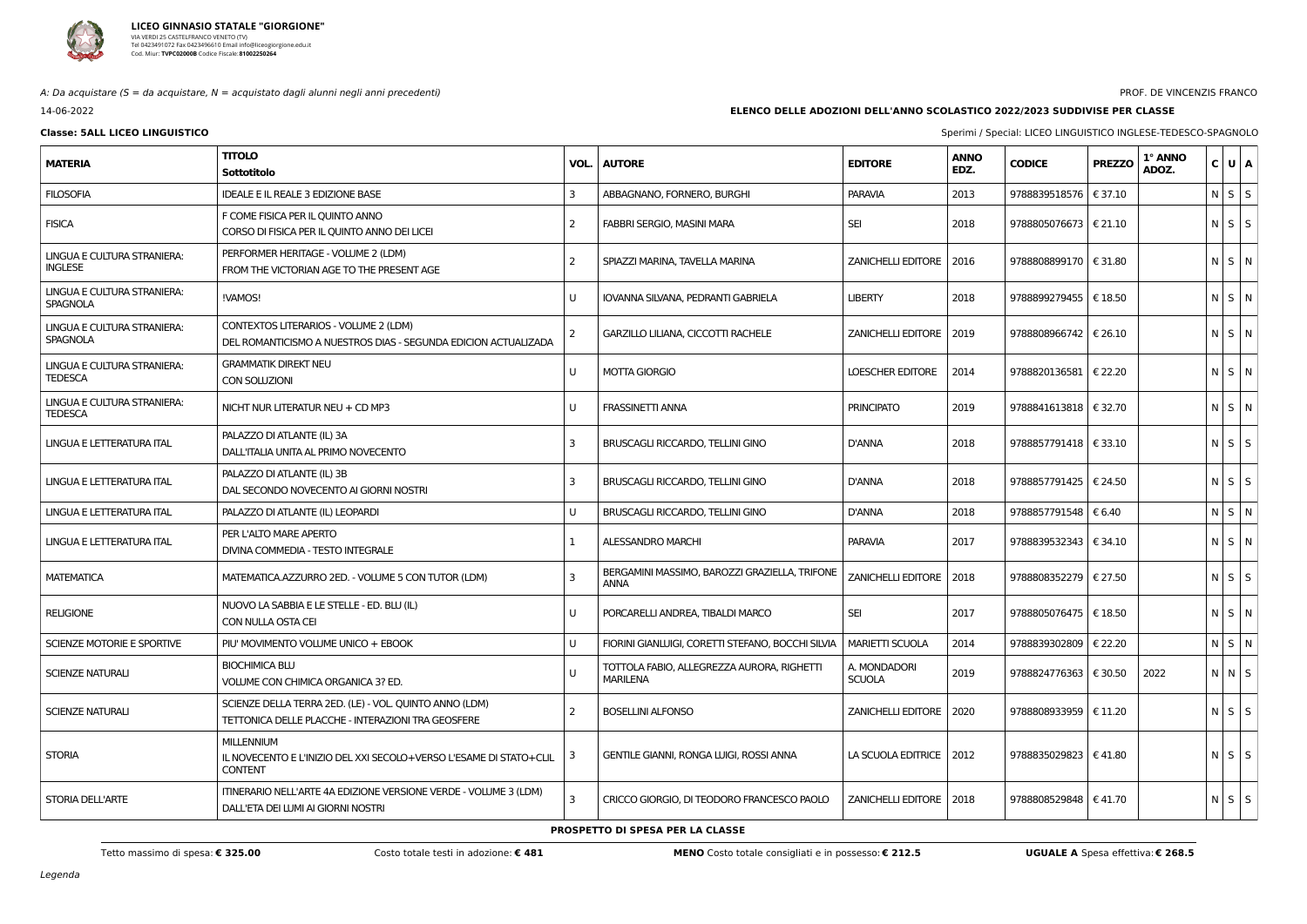

C: Consigliato ( $S =$  consigliato,  $N =$  adottato)

U: In uso ( $S =$  adottato nella classe nell'anno precedente,  $N =$  nuova adozione)

A: Da acquistare (S = da acquistare, N = acquistato dagli alunni negli anni precedenti)

14-06-2022

# **Classe: 5ALM LICEO MUSICALE E COREUTICO - SEZ. MUSICALE** Subset of the state of the special special: LICEO MUSICALE - SEZ. MUSICALE

# IL DIRIGENTE SCOLASTICO

# PROF. DE VINCENZIS FRANCO

Legenda

 $C:$  Consigliato (S = consigliato,  $N =$  adottato)

U: In uso ( $S =$  adottato nella classe nell'anno precedente,  $N =$  nuova adozione)

A: Da acquistare (S = da acquistare,  $N =$  acquistato dagli alunni negli anni precedenti)

14-06-2022

IL DIRIGENTE SCOLASTICO PROF. DE VINCENZIS FRANCO

# **ELENCO DELLE ADOZIONI DELL'ANNO SCOLASTICO 2022/2023 SUDDIVISE PER CLASSE**

| <b>MATERIA</b>                                | <b>TITOLO</b><br>Sottotitolo                                                                              | VOL.         | <b>AUTORE</b>                                                | <b>EDITORE</b>                      | <b>ANNO</b><br>EDZ. | <b>CODICE</b>             | <b>PREZZO</b> | 1° ANNO<br>ADOZ. | $C$ $U$ $A$       |
|-----------------------------------------------|-----------------------------------------------------------------------------------------------------------|--------------|--------------------------------------------------------------|-------------------------------------|---------------------|---------------------------|---------------|------------------|-------------------|
| <b>FILOSOFIA</b>                              | IDEALE E IL REALE 3 EDIZIONE BASE                                                                         | 3            | ABBAGNANO, FORNERO, BURGHI                                   | <b>PARAVIA</b>                      | 2013                | 9788839518576   € 37.10   |               |                  | N S S             |
| <b>FISICA</b>                                 | F COME FISICA PER IL QUINTO ANNO<br>CORSO DI FISICA PER IL QUINTO ANNO DEI LICEI                          | 2            | <b>FABBRI SERGIO, MASINI MARA</b>                            | <b>SEI</b>                          | 2018                | 9788805076673 $\in$ 21.10 |               |                  | $N$ $S$ $S$       |
| LINGUA E CULTURA STRANIERA:<br><b>INGLESE</b> | PERFORMER HERITAGE - VOLUME 2 (LDM)<br>FROM THE VICTORIAN AGE TO THE PRESENT AGE                          | 2            | SPIAZZI MARINA, TAVELLA MARINA                               | <b>ZANICHELLI</b><br><b>EDITORE</b> | 2016                | 9788808899170   € 31.80   |               |                  | $N$ $S$ $N$       |
| LINGUA E LETTERATURA ITAL                     | PALAZZO DI ATLANTE (IL) 3A<br>DALL'ITALIA UNITA AL PRIMO NOVECENTO                                        | $\mathbf{3}$ | BRUSCAGLI RICCARDO, TELLINI GINO                             | <b>D'ANNA</b>                       | 2018                | 9788857791418 $\in$ 33.10 |               |                  | $N$ $S$ $S$       |
| LINGUA E LETTERATURA ITAL                     | PALAZZO DI ATLANTE (IL) 3B<br>DAL SECONDO NOVECENTO AI GIORNI NOSTRI                                      | 3            | BRUSCAGLI RICCARDO, TELLINI GINO                             | <b>D'ANNA</b>                       | 2018                | 9788857791425   € 24.50   |               |                  | NSS               |
| LINGUA E LETTERATURA ITAL                     | PER L'ALTO MARE APERTO<br>DIVINA COMMEDIA - TESTO INTEGRALE                                               |              | ALESSANDRO MARCHI                                            | <b>PARAVIA</b>                      | 2017                | 9788839532343   € 34.10   |               |                  | N S N             |
| <b>MATEMATICA</b>                             | MATEMATICA.AZZURRO 2ED. - VOLUME 5 CON TUTOR (LDM)                                                        | 3            | BERGAMINI MASSIMO, BAROZZI GRAZIELLA, TRIFONE<br><b>ANNA</b> | <b>ZANICHELLI</b><br><b>EDITORE</b> | 2018                | 9788808352279   € 27.50   |               |                  | $N$ $S$ $S$       |
| <b>RELIGIONE</b>                              | NUOVO LA SABBIA E LE STELLE - ED. BLU (IL)<br>CON NULLA OSTA CEI                                          | U            | PORCARELLI ANDREA, TIBALDI MARCO                             | <b>SEI</b>                          | 2017                | 9788805076475   € 18.50   |               |                  | $N$ $S$ $N$       |
| SCIENZE MOTORIE E SPORTIVE                    | PIU' MOVIMENTO VOLUME UNICO + EBOOK                                                                       | U            | FIORINI GIANLUIGI, CORETTI STEFANO, BOCCHI SILVIA            | <b>MARIETTI SCUOLA</b>              | 2014                | 9788839302809   € 22.20   |               |                  | N S N             |
| <b>STORIA</b>                                 | <b>MILLENNIUM</b><br>IL NOVECENTO E L'INIZIO DEL XXI SECOLO+VERSO L'ESAME DI STATO+CLIL<br><b>CONTENT</b> |              | GENTILE GIANNI, RONGA LUIGI, ROSSI ANNA                      | LA SCUOLA<br><b>EDITRICE</b>        | 2012                | 9788835029823   € 41.80   |               |                  | NSS               |
| <b>STORIA DELL'ARTE</b>                       | <b>DENTRO L'ARTE</b><br><b>VOLUME 5</b>                                                                   | 5            | <b>BALDRIGA IRENE</b>                                        | <b>ELECTA SCUOLA</b>                | 2016                | 9788863081374   € 32.00   |               |                  | $N \mid S \mid S$ |
| STORIA DELLA MUSICA                           | STORIA DELLA MUSICA OCCIDENTALE 3                                                                         | 3            | CARROZZO, CIMAGALLI                                          | <b>ARMANDO</b><br><b>EDITORE</b>    | 1999                | 9788871449050   € 23.00   |               |                  | $N \mid S \mid S$ |
| <b>TECNOLOGIE MUSICALI</b>                    | NUMERI AL SUONO (DAI)<br>AD USO DEI CONSERVATORI, ISTITUTI E LICEI MUSICALI                               | U            | <b>DELLA VENTURA MICHELE</b>                                 | <b>ABEDITORE</b>                    | 2017                | 9788865512524   € 35.00   |               |                  | N S N             |

**PROSPETTO DI SPESA PER LA CLASSE**

Tetto massimo di spesa: € 325.00 Costo totale testi in adozione: € 381.7 MENO Costo totale consigliati e in possesso: € 141.6 UGUALE A Spesa effettiva: € 240.1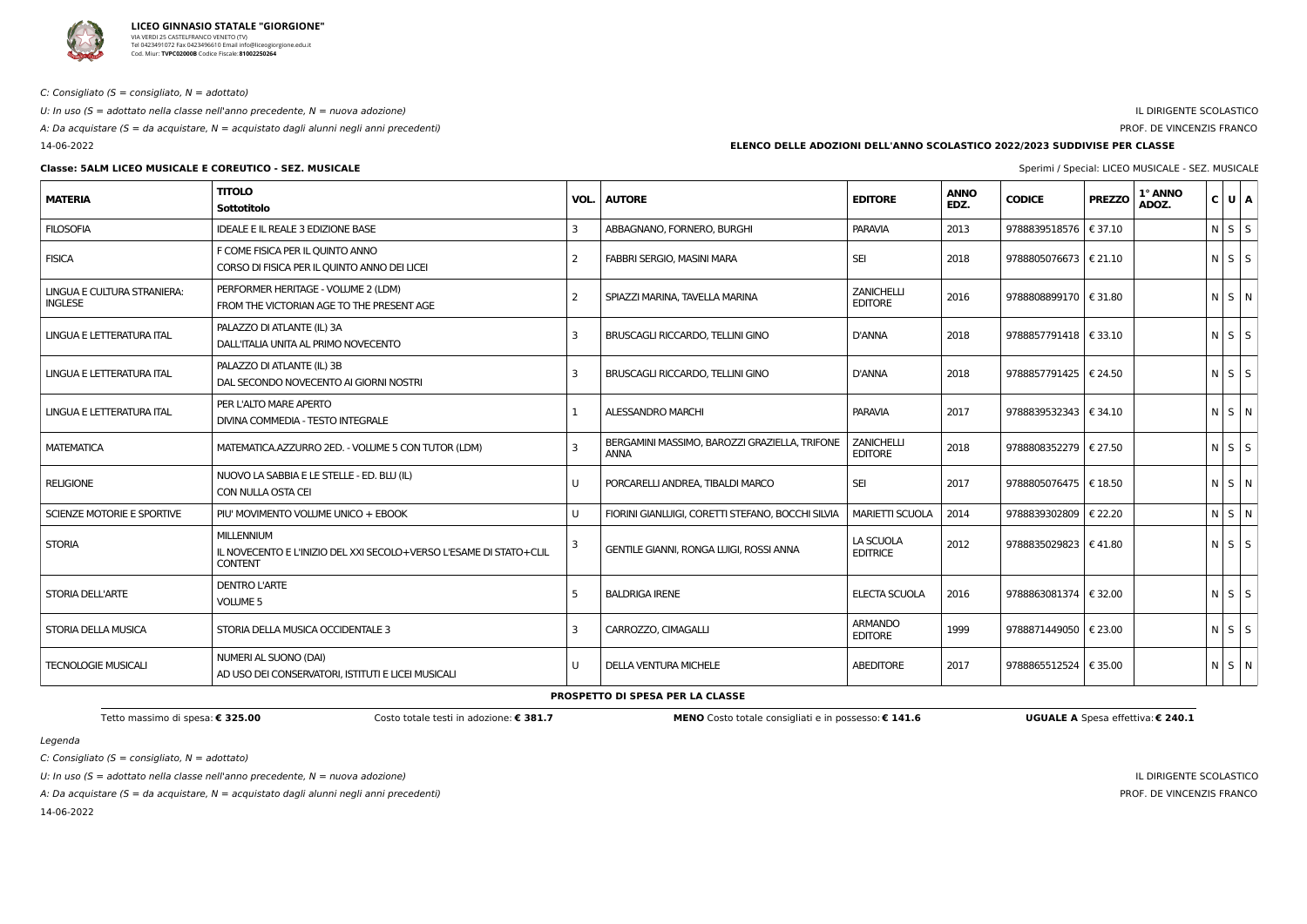

## **ELENCO DELLE ADOZIONI DELL'ANNO SCOLASTICO 2022/2023 SUDDIVISE PER CLASSE**

### **Classe: 5ASA SCIENTIFICO OPZIONE SCIENZE APPLICATE** Special: LICEO SCIENTIFICO - OPZIONE SCIENZE APPLICATE

| <b>MATERIA</b>                                | <b>TITOLO</b><br><b>Sottotitolo</b>                                                                                      | VOL.          | <b>AUTORE</b>                                               | <b>EDITORE</b>                      | <b>ANNO</b><br>EDZ. | <b>CODICE</b>           | <b>PREZZO</b> | 1° ANNO<br>ADOZ. | C U A       |  |
|-----------------------------------------------|--------------------------------------------------------------------------------------------------------------------------|---------------|-------------------------------------------------------------|-------------------------------------|---------------------|-------------------------|---------------|------------------|-------------|--|
| <b>DISEGNO E STORIA DELL'ARTE</b>             | ITINERARIO NELL'ARTE 4A EDIZIONE VERSIONE ARANCIONE - VOL. 5 CON MUSEO<br>(LDM)<br>DALL'ART NOUVEAU AI GIORNI NOSTRI     |               | CRICCO GIORGIO, DI TEODORO FRANCESCO<br>PAOLO               | <b>ZANICHELLI</b><br><b>EDITORE</b> | 2018                | 9788808206817   € 29.60 |               |                  | $N$ $S$ $S$ |  |
| <b>DISEGNO E STORIA DELL'ARTE</b>             | <b>MANUALE DI DISEGNO</b>                                                                                                | U             | PINOTTI ANNIBALE                                            | <b>ATLAS</b>                        | 2014                | 9788826815794   € 22.90 |               |                  | NSN         |  |
| <b>FILOSOFIA</b>                              | <b>IDEALE E IL REALE 3 EDIZIONE BASE</b>                                                                                 |               | ABBAGNANO, FORNERO, BURGHI                                  | <b>PARAVIA</b>                      | 2013                | 9788839518576   € 37.10 |               |                  | $N$ $S$ $S$ |  |
| <b>FISICA</b>                                 | AMALDI PER I LICEI SCIENTIFICI BLU (L') 2ED - VOLUME 3 (LDM)<br>INDUZIONE E ONDE ELETTROMAGNETICHE, RELATIVITA E QUANTI  | 3             | <b>AMALDI UGO</b>                                           | <b>ZANICHELLI</b><br><b>EDITORE</b> | 2015                | 9788808137401   € 32.20 |               |                  | $N$ $S$ $S$ |  |
| <b>INFORMATICA</b>                            | INFORMATICA PER LICEI SCIENTIFICI SCIENZE APPLICATE<br><b>QUINTO ANNO</b>                                                | 2             | LORENZI AGOSTINO, GOVONI MASSIMO                            | <b>ATLAS</b>                        | 2015                | 9788826818450   € 18.40 |               |                  | N S N       |  |
| LINGUA E CULTURA STRANIERA:<br><b>INGLESE</b> | PERFORMER HERITAGE - VOLUME 1 (LDM)<br>FROM THE ORIGINS TO THE ROMANTIC AGE                                              |               | SPIAZZI MARINA, TAVELLA MARINA, LAYTON<br><b>MARGARET</b>   | <b>ZANICHELLI</b><br><b>EDITORE</b> | 2016                | 9788808737441   € 25.80 |               |                  | N S N       |  |
| LINGUA E CULTURA STRANIERA:<br><b>INGLESE</b> | PERFORMER HERITAGE - VOLUME 2 (LDM)<br>FROM THE VICTORIAN AGE TO THE PRESENT AGE                                         | $\mathcal{P}$ | SPIAZZI MARINA, TAVELLA MARINA                              | <b>ZANICHELLI</b><br><b>EDITORE</b> | 2016                | 9788808899170   € 31.80 |               |                  | N S N       |  |
| LINGUA E LETTERATURA ITAL                     | PALAZZO DI ATLANTE (IL) 3A<br>DALL'ITALIA UNITA AL PRIMO NOVECENTO                                                       | 3             | <b>BRUSCAGLI RICCARDO, TELLINI GINO</b>                     | <b>D'ANNA</b>                       | 2018                | 9788857791418   € 33.10 |               |                  | $N$ $S$ $S$ |  |
| LINGUA E LETTERATURA ITAL                     | PALAZZO DI ATLANTE (IL) 3B<br>DAL SECONDO NOVECENTO AI GIORNI NOSTRI                                                     | 3             | BRUSCAGLI RICCARDO, TELLINI GINO                            | <b>D'ANNA</b>                       | 2018                | 9788857791425   € 24.50 |               |                  | $N$ $S$ $S$ |  |
| LINGUA E LETTERATURA ITAL                     | PALAZZO DI ATLANTE (IL) VOL.2B<br>DAL NEOCLASSICISMO AL ROMANTICISMO                                                     | 2             | <b>BRUSCAGLI RICCARDO, TELLINI GINO</b>                     | <b>D'ANNA</b>                       | 2018                | 9788857791401   € 23.40 |               |                  | N S N       |  |
| LINGUA E LETTERATURA ITAL                     | PER L'ALTO MARE APERTO<br>DIVINA COMMEDIA - TESTO INTEGRALE                                                              |               | <b>ALESSANDRO MARCHI</b>                                    | <b>PARAVIA</b>                      | 2017                | 9788839532343   € 34.10 |               |                  | N S N       |  |
| <b>MATEMATICA</b>                             | MANUALE BLU 2.0 DI MATEMATICA 2 ED. - VOLUME 5 CON TUTOR (LDM)                                                           | 3             | BERGAMINI MASSIMO, BAROZZI GRAZIELLA                        | <b>ZANICHELLI</b><br><b>EDITORE</b> | 2016                | 9788808906120   € 37.10 |               |                  | $N$ $S$ $S$ |  |
| RELIGIONE CATTOLICA                           | NUOVO LA SABBIA E LE STELLE - ED. BLU (IL)<br>CON NULLA OSTA CEI                                                         |               | PORCARELLI ANDREA, TIBALDI MARCO                            | <b>SEI</b>                          | 2017                | 9788805076475   € 18.50 |               |                  | $N$ $S$ $N$ |  |
| SCIENZE MOTORIE E SPORTIVE                    | PIU' MOVIMENTO VOLUME UNICO + EBOOK                                                                                      | U             | FIORINI GIANLUIGI, CORETTI STEFANO, BOCCHI<br><b>SILVIA</b> | <b>MARIETTI SCUOLA</b>              | 2014                | 9788839302809   € 22.20 |               |                  | $N$ $S$ $N$ |  |
| <b>SCIENZE NATURALI</b>                       | CARBONIO, GLI ENZIMI, IL DNA 2ED. (IL). ORGANICA, BIOCHIM. BIOTECN. (LDM)<br>CHIMICA ORGANICA, BIOCHIMICA, BIOTECNOLOGIE | U             | SADAVA DAVID, HILLIS DAVID M, HELLER GRAIG E<br>ALTRI       | <b>ZANICHELLI</b><br><b>EDITORE</b> | 2021                | 9788808720160   € 30.80 |               |                  | $N$ $S$ $S$ |  |
| <b>SCIENZE NATURALI</b>                       | SCIENZE DELLA TERRA 2ED. (LE) - VOL. QUINTO ANNO (LDM)<br>TETTONICA DELLE PLACCHE - INTERAZIONI TRA GEOSFERE             |               | <b>BOSELLINI ALFONSO</b>                                    | <b>ZANICHELLI</b><br><b>EDITORE</b> | 2020                | 9788808933959   € 11.20 |               |                  | $N$ $S$ $S$ |  |
| <b>STORIA</b>                                 | <b>MILLENNIUM</b><br>IL NOVECENTO E L'INIZIO DEL XXI SECOLO+VERSO L'ESAME DI STATO+CLIL<br><b>CONTENT</b>                | 3             | <b>GENTILE GIANNI, RONGA LUIGI, ROSSI ANNA</b>              | LA SCUOLA<br><b>EDITRICE</b>        | 2012                | 9788835029823   € 41.80 |               |                  | $N$ $S$ $S$ |  |

Tetto massimo di spesa: € 310.00 Costo totale testi in adozione: € 474.5 MENO Costo totale consigliati e in possesso: € 197.1 UGUALE A Spesa effettiva: € 277.4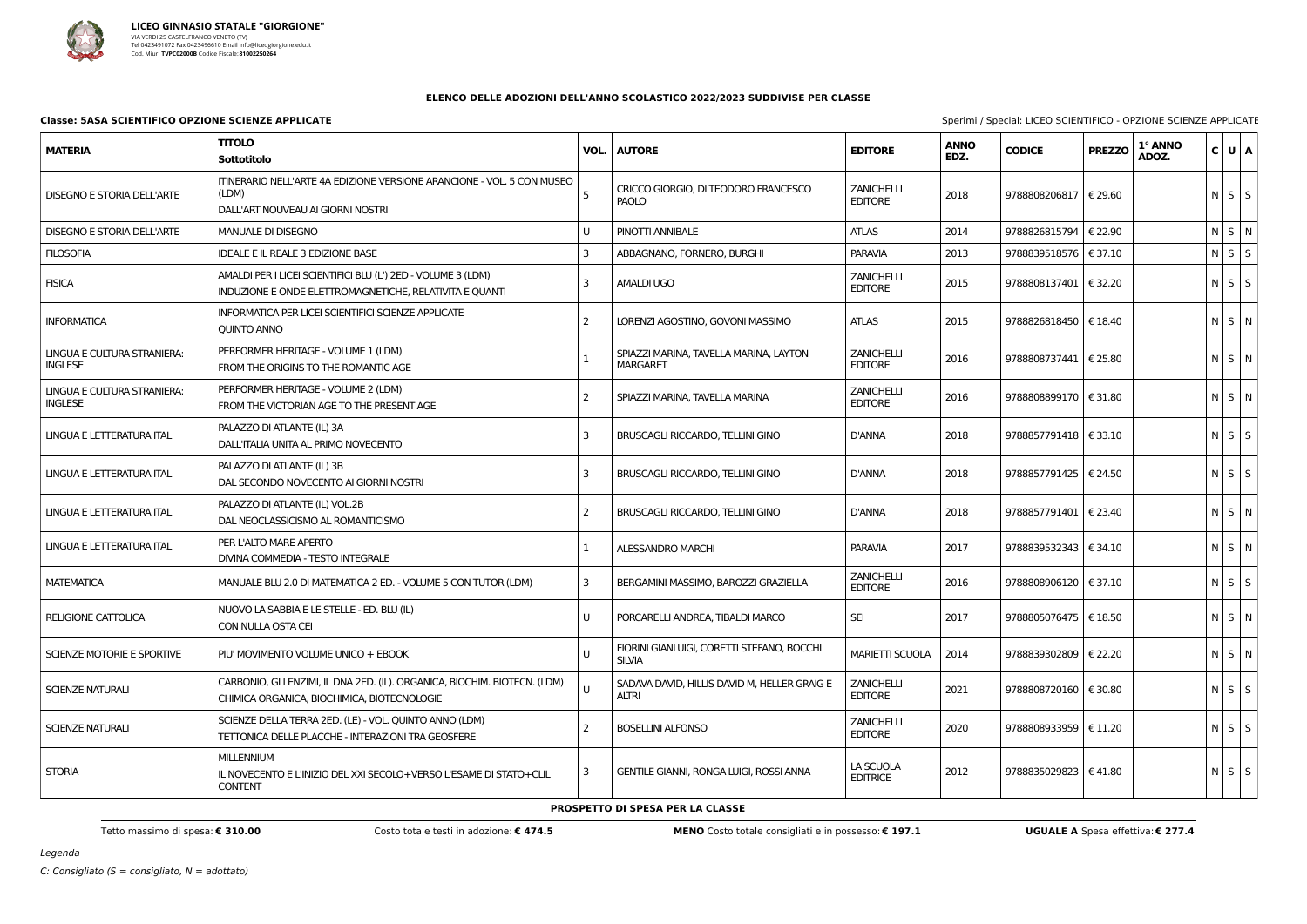

U: In uso  $(S = adottato$  nella classe nell'anno precedente,  $N = nuova$  adozione)

A: Da acquistare ( $S = da$  acquistare,  $N = ac$ quistato dagli alunni negli anni precedenti)

14-06-2022

# IL DIRIGENTE SCOLASTICO

# PROF. DE VINCENZIS FRANCO

# **Classe: 5ASO SCIENTIFICO** Sperimi / Special: LICEO SCIENTIFICO

Legenda

**ELENCO DELLE ADOZIONI DELL'ANNO SCOLASTICO 2022/2023 SUDDIVISE PER CLASSE**

| <b>MATERIA</b>                                | <b>TITOLO</b><br>Sottotitolo                                                                                                | VOL.           | <b>AUTORE</b>                                                           | <b>EDITORE</b>                            | <b>ANNO</b><br>EDZ. | <b>CODICE</b>                    | <b>PREZZO</b> | 1° ANNO<br>ADOZ. | $C$ UA      |  |
|-----------------------------------------------|-----------------------------------------------------------------------------------------------------------------------------|----------------|-------------------------------------------------------------------------|-------------------------------------------|---------------------|----------------------------------|---------------|------------------|-------------|--|
| <b>DISEGNO E STORIA DELL'ARTE</b>             | ITINERARIO NELL'ARTE 4A EDIZIONE VERSIONE ARANCIONE - VOL. 5 CON<br>MUSEO (LDM)<br>DALL'ART NOUVEAU AI GIORNI NOSTRI        | -5             | CRICCO GIORGIO, DI TEODORO FRANCESCO PAOLO                              | <b>ZANICHELLI EDITORE</b>                 | 2018                | 9788808206817   € 29.60          |               |                  | $N$ $S$ $S$ |  |
| <b>DISEGNO E STORIA DELL'ARTE</b>             | <b>MANUALE DI DISEGNO</b>                                                                                                   | U              | PINOTTI ANNIBALE                                                        | <b>ATLAS</b>                              | 2014                | 9788826815794   € 22.90          |               |                  | N S N       |  |
| <b>FILOSOFIA</b>                              | RICERCA DEL PENSIERO 3A+3B                                                                                                  | 3              | ABBAGNANO, FORNERO                                                      | <b>PARAVIA</b>                            | 2016                | 9788839522337   € 47.30          |               |                  | $N$ $S$ $S$ |  |
| <b>FISICA</b>                                 | AMALDI PER I LICEI SCIENTIFICI BLU (L') 2ED - VOLUME 3 (LDM)<br>INDUZIONE E ONDE ELETTROMAGNETICHE, RELATIVITA E QUANTI     | 3              | <b>AMALDI UGO</b>                                                       | <b>ZANICHELLI EDITORE</b>                 | 2015                | 9788808137401   € 32.20          |               |                  | $N$ S S     |  |
| LINGUA E CULTURA LATINA                       | <b>VIDES UT ALTA</b><br><b>VOLUME 3 L'ETA IMPERIALE</b>                                                                     | 3              | <b>RONCORONI</b>                                                        | <b>CARLO SIGNORELLI</b><br><b>EDITORE</b> | 2014                | 9788843415892   € 29.30          |               |                  | $N$ $S$ $S$ |  |
| LINGUA E CULTURA LATINA                       | <b>VIDES UT ALTA</b><br><b>VOLUME 2 L'ETA AUGUSTEA</b>                                                                      | 2              | <b>RONCORONI</b>                                                        | <b>CARLO SIGNORELLI</b><br><b>EDITORE</b> | 2014                | 9788843415885   € 21.70          |               |                  | $N$ S $N$   |  |
| LINGUA E CULTURA STRANIERA:<br><b>INGLESE</b> | PERFORMER HERITAGE - VOLUME 2 (LDM)<br>FROM THE VICTORIAN AGE TO THE PRESENT AGE                                            | 2              | SPIAZZI MARINA, TAVELLA MARINA                                          | <b>ZANICHELLI EDITORE</b>                 | 2016                | 9788808899170   € 31.80          |               |                  | $N$ $S$ $N$ |  |
| LINGUA E LETTERATURA ITAL                     | PALAZZO DI ATLANTE (IL) 3A<br>DALL'ITALIA UNITA AL PRIMO NOVECENTO                                                          | 3              | BRUSCAGLI RICCARDO, TELLINI GINO                                        | <b>D'ANNA</b>                             | 2018                | 9788857791418   € 33.10          |               |                  | $N$ $S$ $S$ |  |
| LINGUA E LETTERATURA ITAL                     | PALAZZO DI ATLANTE (IL) 3B<br>DAL SECONDO NOVECENTO AI GIORNI NOSTRI                                                        | 3              | BRUSCAGLI RICCARDO, TELLINI GINO                                        | D'ANNA                                    | 2018                | 9788857791425   € 24.50          |               |                  | $N$ $S$ $S$ |  |
| LINGUA E LETTERATURA ITAL                     | PALAZZO DI ATLANTE (IL) LEOPARDI                                                                                            | U              | BRUSCAGLI RICCARDO, TELLINI GINO                                        | <b>D'ANNA</b>                             | 2018                | 9788857791548   € 6.40           |               |                  | NS N        |  |
| LINGUA E LETTERATURA ITAL                     | PER L'ALTO MARE APERTO<br>DIVINA COMMEDIA - TESTO INTEGRALE                                                                 |                | ALESSANDRO MARCHI                                                       | <b>PARAVIA</b>                            | 2017                | 9788839532343   $\epsilon$ 34.10 |               |                  | $N$ $S$ $N$ |  |
| <b>MATEMATICA</b>                             | MANUALE BLU 2.0 DI MATEMATICA 2 ED. - VOLUME 5 CON TUTOR (LDM)                                                              | 3              | BERGAMINI MASSIMO, BAROZZI GRAZIELLA                                    | <b>ZANICHELLI EDITORE</b>                 | 2016                | 9788808906120                    | € 37.10       |                  | $N$ $S$ $S$ |  |
| <b>RELIGIONE CATTOLICA</b>                    | NUOVO LA SABBIA E LE STELLE - ED. BLU (IL)<br>CON NULLA OSTA CEI                                                            | U              | PORCARELLI ANDREA, TIBALDI MARCO                                        | <b>SEI</b>                                | 2017                | 9788805076475   € 18.50          |               |                  | NSN         |  |
| SCIENZE MOTORIE E SPORTIVE                    | PIU' MOVIMENTO VOLUME UNICO + EBOOK                                                                                         | U              | FIORINI GIANLUIGI, CORETTI STEFANO, BOCCHI SILVIA                       | <b>MARIETTI SCUOLA</b>                    | 2014                | 9788839302809   € 22.20          |               |                  | $N$ S $N$   |  |
| SCIENZE NATURALI                              | CARBONIO, GLI ENZIMI, IL DNA 2ED. (IL). ORGANICA, BIOCHIM. BIOTECN.<br>(LDM)<br>CHIMICA ORGANICA, BIOCHIMICA, BIOTECNOLOGIE | U              | SADAVA DAVID, HILLIS DAVID M, HELLER GRAIG E ALTRI   ZANICHELLI EDITORE |                                           | 2021                | 9788808720160   € 30.80          |               |                  | $N$ $S$ $S$ |  |
| <b>SCIENZE NATURALI</b>                       | SCIENZE DELLA TERRA 2ED. (LE) - VOL. QUINTO ANNO (LDM)<br>TETTONICA DELLE PLACCHE - INTERAZIONI TRA GEOSFERE                | $\overline{2}$ | <b>BOSELLINI ALFONSO</b>                                                | <b>ZANICHELLI EDITORE</b>                 | 2020                | 9788808933959   € 11.20          |               |                  | $N$ $S$ $S$ |  |
| <b>STORIA</b>                                 | NUOVI PROFILI STORICI NUOVI PROGRAMMI VOL. III<br>DAL 1900 A OGGI                                                           | 3              | GIARDINA ANDREA, SABBATUCCI GIOVANNI, VIDOTTO<br><b>VITTORIO</b>        | LATERZA SCOLASTICA                        | 2012                | 9788842110484   € 40.90          |               |                  | $N$ $S$ $S$ |  |

**PROSPETTO DI SPESA PER LA CLASSE**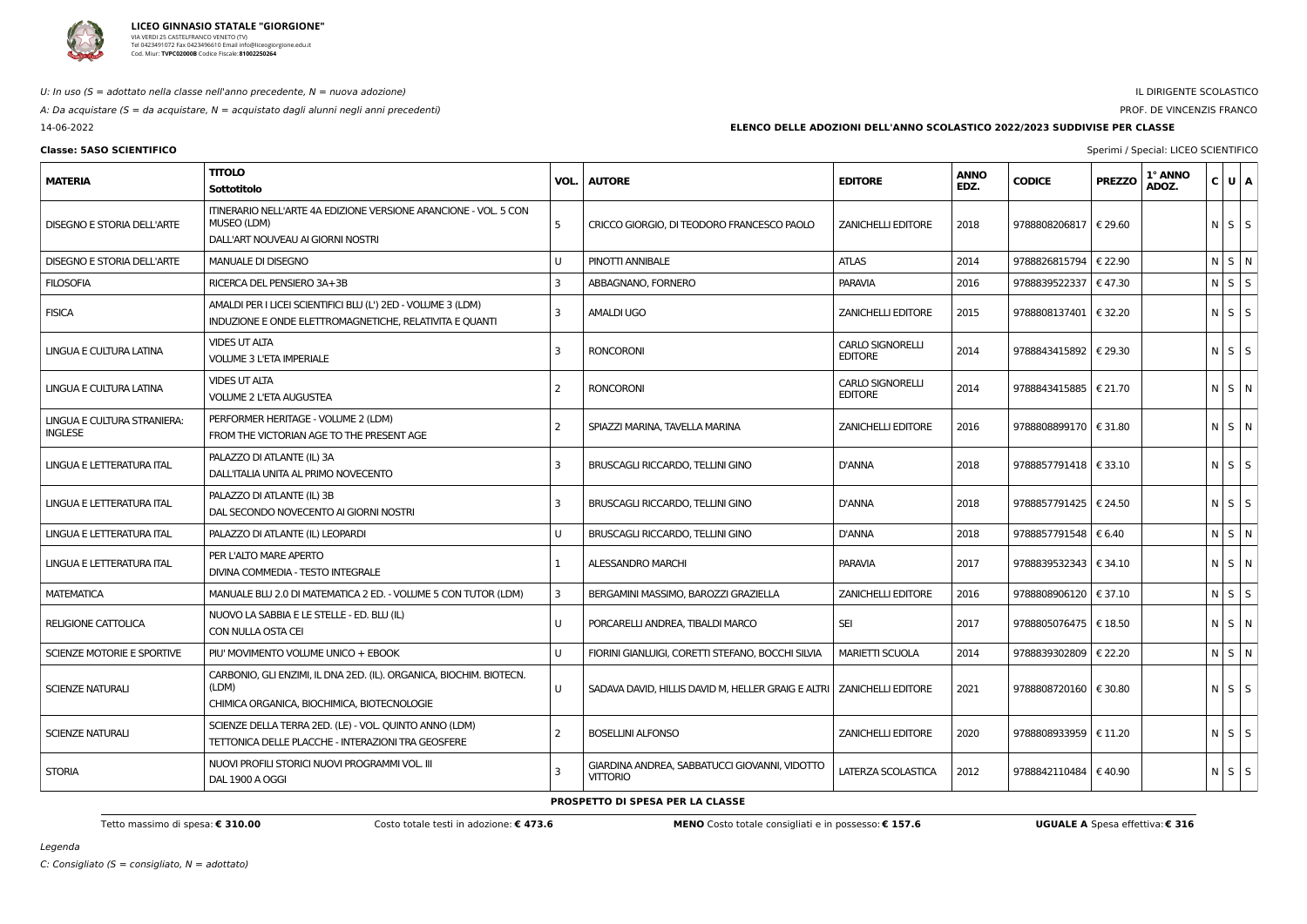

### U: In uso ( $S =$  adottato nella classe nell'anno precedente,  $N =$  nuova adozione)

A: Da acquistare (S = da acquistare,  $N =$  acquistato dagli alunni negli anni precedenti)

14-06-2022

# IL DIRIGENTE SCOLASTICO

PROF. DE VINCENZIS FRANCO

**Classe: 5BLL LICEO LINGUISTICO** Sperimi / Special: LICEO LINGUISTICO INGLESE-TEDESCO-SPAGNOLO

Legenda

C: Consigliato ( $S =$  consigliato,  $N =$  adottato)

U: In uso (S = adottato nella classe nell'anno precedente, N = nuova adozione) in the second controller substitution of the second of the second of the second of the DIRIGENTE SCOLASTICO in the DIRIGENTE SCOLASTICO in the

**ELENCO DELLE ADOZIONI DELL'ANNO SCOLASTICO 2022/2023 SUDDIVISE PER CLASSE**

| <b>MATERIA</b>                                | <b>TITOLO</b><br><b>Sottotitolo</b>                                                                          | VOL. | <b>AUTORE</b>                                                 | <b>EDITORE</b>            | <b>ANNO</b><br>EDZ. | <b>CODICE</b>           | <b>PREZZO</b>    | 1° ANNO<br>ADOZ. | $C$ $U$ $A$ |  |
|-----------------------------------------------|--------------------------------------------------------------------------------------------------------------|------|---------------------------------------------------------------|---------------------------|---------------------|-------------------------|------------------|------------------|-------------|--|
| <b>FILOSOFIA</b>                              | <b>IDEALE E IL REALE 3 - EDIZIONE DIGITALE</b>                                                               | 3    | ABBAGNANO, FORNERO                                            | <b>PARAVIA</b>            | 2016                | 9788839524287           | € 37.10          |                  | $N$ $S$ $S$ |  |
| <b>FISICA</b>                                 | F COME FISICA PER IL QUINTO ANNO<br>CORSO DI FISICA PER IL QUINTO ANNO DEI LICEI                             | -2   | FABBRI SERGIO, MASINI MARA                                    | <b>SEI</b>                | 2018                | 9788805076673           | $\epsilon$ 21.10 |                  | $N$ $S$ $S$ |  |
| LINGUA E CULTURA STRANIERA:<br><b>INGLESE</b> | PERFORMER HERITAGE - VOLUME 2 (LDM)<br>FROM THE VICTORIAN AGE TO THE PRESENT AGE                             | -2   | SPIAZZI MARINA, TAVELLA MARINA                                | <b>ZANICHELLI EDITORE</b> | 2016                | 9788808899170           | € 31.80          |                  | $N$ S $N$   |  |
| LINGUA E CULTURA STRANIERA:<br>SPAGNOLA       | CONTEXTOS LITERARIOS - VOLUME 2 (LDM)<br>DEL ROMANTICISMO A NUESTROS DIAS - SEGUNDA EDICION ACTUALIZADA      | 2    | GARZILLO LILIANA, CICCOTTI RACHELE                            | ZANICHELLI EDITORE   2019 |                     | 9788808966742           | € 26.10          |                  | $N$ S $N$   |  |
| LINGUA E CULTURA STRANIERA:<br><b>TEDESCA</b> | <b>GRAMMATIK DIREKT NEU</b><br>CON SOLUZIONI                                                                 |      | <b>MOTTA GIORGIO</b>                                          | LOESCHER EDITORE          | 2014                | 9788820136581   € 22.20 |                  |                  | $N$ S $N$   |  |
| LINGUA E CULTURA STRANIERA:<br><b>TEDESCA</b> | NICHT NUR LITERATUR NEU + CD MP3                                                                             |      | <b>FRASSINETTI ANNA</b>                                       | <b>PRINCIPATO</b>         | 2019                | 9788841613818   € 32.70 |                  |                  | $N$ S $N$   |  |
| LINGUA E LETTERATURA ITAL                     | PALAZZO DI ATLANTE (IL) 3A<br>DALL'ITALIA UNITA AL PRIMO NOVECENTO                                           | 3    | <b>BRUSCAGLI RICCARDO, TELLINI GINO</b>                       | <b>D'ANNA</b>             | 2018                | 9788857791418   € 33.10 |                  |                  | $N$ $S$ $S$ |  |
| LINGUA E LETTERATURA ITAL                     | PALAZZO DI ATLANTE (IL) 3B<br>DAL SECONDO NOVECENTO AI GIORNI NOSTRI                                         | 3    | BRUSCAGLI RICCARDO, TELLINI GINO                              | <b>D'ANNA</b>             | 2018                | 9788857791425   € 24.50 |                  |                  | $N$ S S     |  |
| LINGUA E LETTERATURA ITAL                     | PER L'ALTO MARE APERTO<br>DIVINA COMMEDIA - TESTO INTEGRALE                                                  |      | <b>ALESSANDRO MARCHI</b>                                      | <b>PARAVIA</b>            | 2017                | 9788839532343   € 34.10 |                  |                  | $N$ S $N$   |  |
| <b>MATEMATICA</b>                             | MATEMATICA.AZZURRO 2ED. - VOLUME 5 CON TUTOR (LDM)                                                           | 3    | BERGAMINI MASSIMO, BAROZZI GRAZIELLA, TRIFONE<br><b>ANNA</b>  | <b>ZANICHELLI EDITORE</b> | 2018                | 9788808352279   € 27.50 |                  |                  | $N$ $S$ $S$ |  |
| RELIGIONE CATTOLICA                           | NUOVO LA SABBIA E LE STELLE - ED. BLU (IL)<br>CON NULLA OSTA CEI                                             |      | PORCARELLI ANDREA, TIBALDI MARCO                              | <b>SEI</b>                | 2017                | 9788805076475   € 18.50 |                  |                  | $N$ S $N$   |  |
| SCIENZE MOTORIE E SPORTIVE                    | PIU' MOVIMENTO VOLUME UNICO + EBOOK                                                                          |      | FIORINI GIANLUIGI, CORETTI STEFANO, BOCCHI SILVIA             | <b>MARIETTI SCUOLA</b>    | 2014                | 9788839302809           | € 22.20          |                  | N S N       |  |
| <b>SCIENZE NATURALI</b>                       | <b>BIOCHIMICA BLU</b><br>VOLUME CON CHIMICA ORGANICA 3? ED.                                                  |      | TOTTOLA FABIO, ALLEGREZZA AURORA, RIGHETTI<br><b>MARILENA</b> | A. MONDADORI<br>SCUOLA    | 2019                | 9788824776363   € 30.50 |                  | 2022             | $N$ $N$ $S$ |  |
| <b>SCIENZE NATURALI</b>                       | SCIENZE DELLA TERRA 2ED. (LE) - VOL. QUINTO ANNO (LDM)<br>TETTONICA DELLE PLACCHE - INTERAZIONI TRA GEOSFERE | 2    | <b>BOSELLINI ALFONSO</b>                                      | ZANICHELLI EDITORE   2020 |                     | 9788808933959   € 11.20 |                  |                  | $N$ $S$ $S$ |  |
| <b>STORIA</b>                                 | <b>MILLENNIUM</b><br>IL NOVECENTO E L'INIZIO DEL XXI SECOLO+VERSO L'ESAME DI STATO+CLIL<br><b>CONTENT</b>    |      | GENTILE GIANNI, RONGA LUIGI, ROSSI ANNA                       | LA SCUOLA EDITRICE   2012 |                     | 9788835029823   € 41.80 |                  |                  | $N$ $S$ $S$ |  |
| STORIA DELL'ARTE                              | ITINERARIO NELL'ARTE 4A EDIZIONE VERSIONE VERDE - VOLUME 3 (LDM)<br>DALL'ETA DEI LUMI AI GIORNI NOSTRI       | 3    | CRICCO GIORGIO, DI TEODORO FRANCESCO PAOLO                    | ZANICHELLI EDITORE   2018 |                     | 9788808529848   € 41.70 |                  |                  | NSS         |  |

### **PROSPETTO DI SPESA PER LA CLASSE**

Tetto massimo di spesa: € 325.00 Costo totale testi in adozione: € 456.1 MENO Costo totale consigliati e in possesso: € 187.6 UGUALE A Spesa effettiva: € 268.5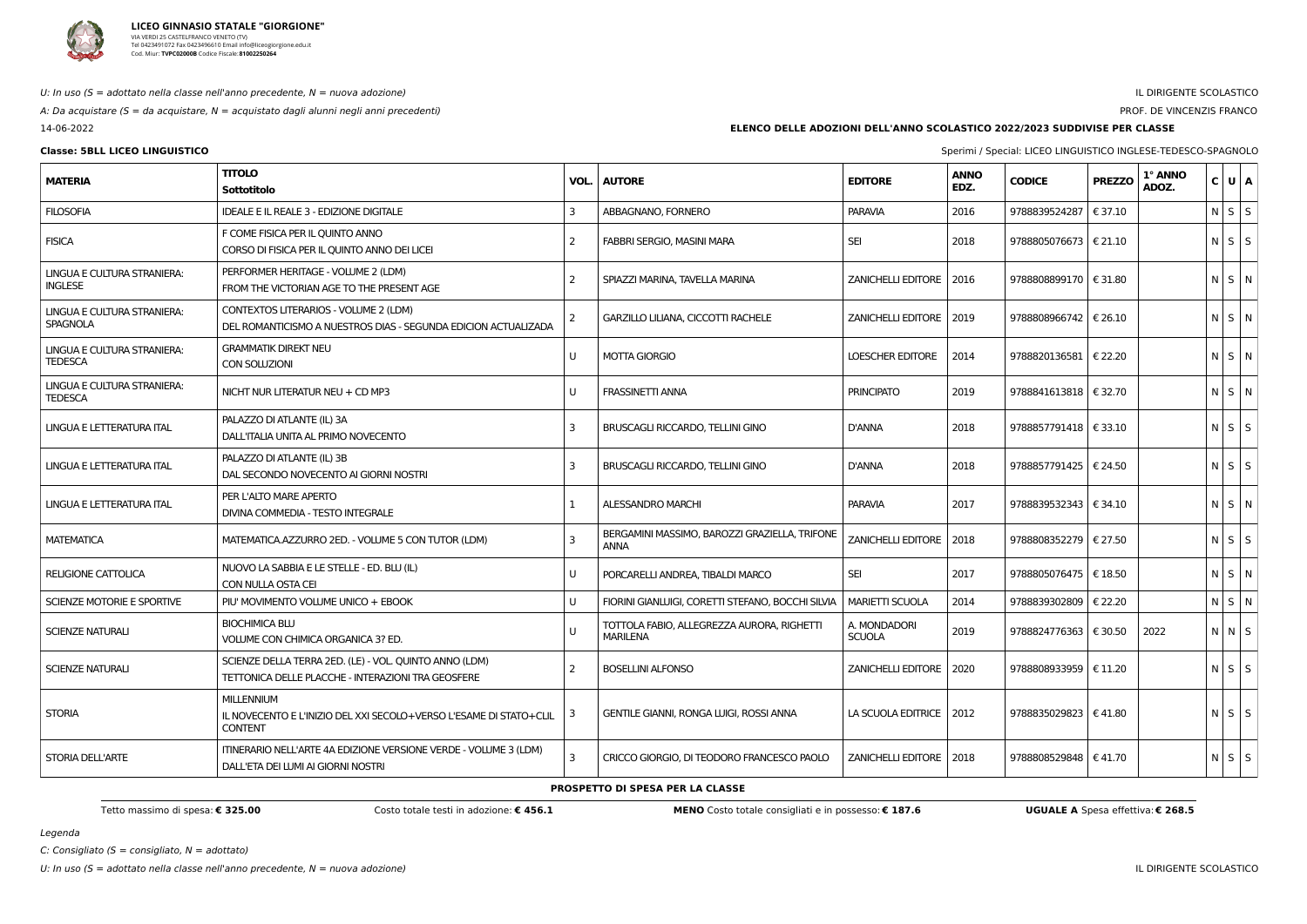

A: Da acquistare ( $S = da$  acquistare,  $N = ac$ quistato dagli alunni negli anni precedenti)

14-06-2022

# **Classe: 5BSA SCIENTIFICO OPZIONE SCIENZE APPLICATE** Sperimi / Special: LICEO SCIENTIFICO - OPZIONE SCIENZE APPLICATE

### PROF. DE VINCENZIS FRANCO

## **ELENCO DELLE ADOZIONI DELL'ANNO SCOLASTICO 2022/2023 SUDDIVISE PER CLASSE**

| <b>MATERIA</b>                                | <b>TITOLO</b><br>Sottotitolo                                                                                             | VOL. | <b>AUTORE</b>                                                | <b>EDITORE</b>                      | <b>ANNO</b><br>EDZ. | <b>CODICE</b>           | 1° ANNO<br><b>PREZZO</b><br>ADOZ. | C U A       |  |
|-----------------------------------------------|--------------------------------------------------------------------------------------------------------------------------|------|--------------------------------------------------------------|-------------------------------------|---------------------|-------------------------|-----------------------------------|-------------|--|
| <b>DISEGNO E STORIA DELL'ARTE</b>             | ITINERARIO NELL'ARTE 4A EDIZIONE VERSIONE ARANCIONE - VOL. 5 CON MUSEO<br>(LDM)<br>DALL'ART NOUVEAU AI GIORNI NOSTRI     |      | CRICCO GIORGIO, DI TEODORO FRANCESCO<br>PAOLO                | <b>ZANICHELLI</b><br><b>EDITORE</b> | 2018                | 9788808206817           | € 29.60                           | $N$ $S$ $S$ |  |
| <b>DISEGNO E STORIA DELL'ARTE</b>             | <b>MANUALE DI DISEGNO</b>                                                                                                |      | PINOTTI ANNIBALE                                             | <b>ATLAS</b>                        | 2014                | 9788826815794           | € 22.90                           | $N$ $S$ $N$ |  |
| <b>FILOSOFIA</b>                              | IDEALE E IL REALE 3 EDIZIONE BASE                                                                                        |      | ABBAGNANO, FORNERO, BURGHI                                   | <b>PARAVIA</b>                      | 2013                | 9788839518576   € 37.10 |                                   | $N$ $S$ $S$ |  |
| <b>FISICA</b>                                 | AMALDI PER I LICEI SCIENTIFICI BLU (L') 2ED - VOLUME 3 (LDM)<br>INDUZIONE E ONDE ELETTROMAGNETICHE, RELATIVITA E QUANTI  | 3    | <b>AMALDI UGO</b>                                            | <b>ZANICHELLI</b><br><b>EDITORE</b> | 2015                | 9788808137401   € 32.20 |                                   | $N$ $S$ $S$ |  |
| <b>INFORMATICA</b>                            | INFORMATICA PER LICEI SCIENTIFICI SCIENZE APPLICATE<br><b>QUINTO ANNO</b>                                                |      | LORENZI AGOSTINO, GOVONI MASSIMO                             | <b>ATLAS</b>                        | 2015                | 9788826818450   € 18.40 |                                   | N S N       |  |
| LINGUA E CULTURA STRANIERA:<br><b>INGLESE</b> | PERFORMER HERITAGE - VOLUME 2 (LDM)<br>FROM THE VICTORIAN AGE TO THE PRESENT AGE                                         |      | SPIAZZI MARINA, TAVELLA MARINA                               | <b>ZANICHELLI</b><br><b>EDITORE</b> | 2016                | 9788808899170   € 31.80 |                                   | $N$ $S$ $N$ |  |
| LINGUA E LETTERATURA ITAL                     | PALAZZO DI ATLANTE (IL) 3A<br>DALL'ITALIA UNITA AL PRIMO NOVECENTO                                                       | 3    | <b>BRUSCAGLI RICCARDO, TELLINI GINO</b>                      | D'ANNA                              | 2018                | 9788857791418   € 33.10 |                                   | $N$ $S$ $S$ |  |
| LINGUA E LETTERATURA ITAL                     | PALAZZO DI ATLANTE (IL) 3B<br>DAL SECONDO NOVECENTO AI GIORNI NOSTRI                                                     | 3    | BRUSCAGLI RICCARDO, TELLINI GINO                             | D'ANNA                              | 2018                | 9788857791425   € 24.50 |                                   | $N$ $S$ $S$ |  |
| LINGUA E LETTERATURA ITAL                     | PALAZZO DI ATLANTE (IL) LEOPARDI                                                                                         |      | BRUSCAGLI RICCARDO, TELLINI GINO                             | <b>D'ANNA</b>                       | 2018                | 9788857791548   € 6.40  |                                   | $N$ $S$ $N$ |  |
| LINGUA E LETTERATURA ITAL                     | PALAZZO DI ATLANTE (IL) VOL.2B<br>DAL NEOCLASSICISMO AL ROMANTICISMO                                                     |      | BRUSCAGLI RICCARDO, TELLINI GINO                             | D'ANNA                              | 2018                | 9788857791401   € 23.40 |                                   | N S N       |  |
| LINGUA E LETTERATURA ITAL                     | PER L'ALTO MARE APERTO<br>DIVINA COMMEDIA - TESTO INTEGRALE                                                              |      | <b>ALESSANDRO MARCHI</b>                                     | <b>PARAVIA</b>                      | 2017                | 9788839532343   € 34.10 |                                   | N S N       |  |
| <b>MATEMATICA</b>                             | MANUALE BLU 2.0 DI MATEMATICA 2 ED. - VOLUME 5 CON TUTOR (LDM)                                                           | -3   | BERGAMINI MASSIMO, BAROZZI GRAZIELLA                         | <b>ZANICHELLI</b><br><b>EDITORE</b> | 2016                | 9788808906120 € 37.10   |                                   | $N$ $S$ $S$ |  |
| <b>RELIGIONE CATTOLICA</b>                    | NUOVO LA SABBIA E LE STELLE - ED. BLU (IL)<br>CON NULLA OSTA CEI                                                         | U    | PORCARELLI ANDREA, TIBALDI MARCO                             | <b>SEI</b>                          | 2017                | 9788805076475   € 18.50 |                                   | N S N       |  |
| SCIENZE MOTORIE E SPORTIVE                    | PIU' MOVIMENTO VOLUME UNICO + EBOOK                                                                                      |      | FIORINI GIANLUIGI, CORETTI STEFANO, BOCCHI<br><b>SILVIA</b>  | <b>MARIETTI SCUOLA</b>              | 2014                | 9788839302809           | € 22.20                           | N S N       |  |
| <b>SCIENZE NATURALI</b>                       | CARBONIO, GLI ENZIMI, IL DNA 2ED. (IL). ORGANICA, BIOCHIM. BIOTECN. (LDM)<br>CHIMICA ORGANICA, BIOCHIMICA, BIOTECNOLOGIE |      | SADAVA DAVID, HILLIS DAVID M, HELLER GRAIG E<br><b>ALTRI</b> | <b>ZANICHELLI</b><br><b>EDITORE</b> | 2021                | 9788808720160   € 30.80 |                                   | $N$ $S$ $S$ |  |
| <b>SCIENZE NATURALI</b>                       | SCIENZE DELLA TERRA 2ED. (LE) - VOL. QUINTO ANNO (LDM)<br>TETTONICA DELLE PLACCHE - INTERAZIONI TRA GEOSFERE             |      | <b>BOSELLINI ALFONSO</b>                                     | <b>ZANICHELLI</b><br><b>EDITORE</b> | 2020                | 9788808933959   € 11.20 |                                   | $N$ $S$ $S$ |  |
| <b>STORIA</b>                                 | <b>MILLENNIUM</b><br>IL NOVECENTO E L'INIZIO DEL XXI SECOLO+VERSO L'ESAME DI STATO+CLIL<br><b>CONTENT</b>                | -3   | <b>GENTILE GIANNI, RONGA LUIGI, ROSSI ANNA</b>               | LA SCUOLA<br><b>EDITRICE</b>        | 2012                | 9788835029823   €41.80  |                                   | $N$ $S$ $S$ |  |

Tetto massimo di spesa: € 310.00 Costo totale testi in adozione: € 455.1 MENO Costo totale consigliati e in possesso: € 177.7 UGUALE A Spesa effettiva: € 277.4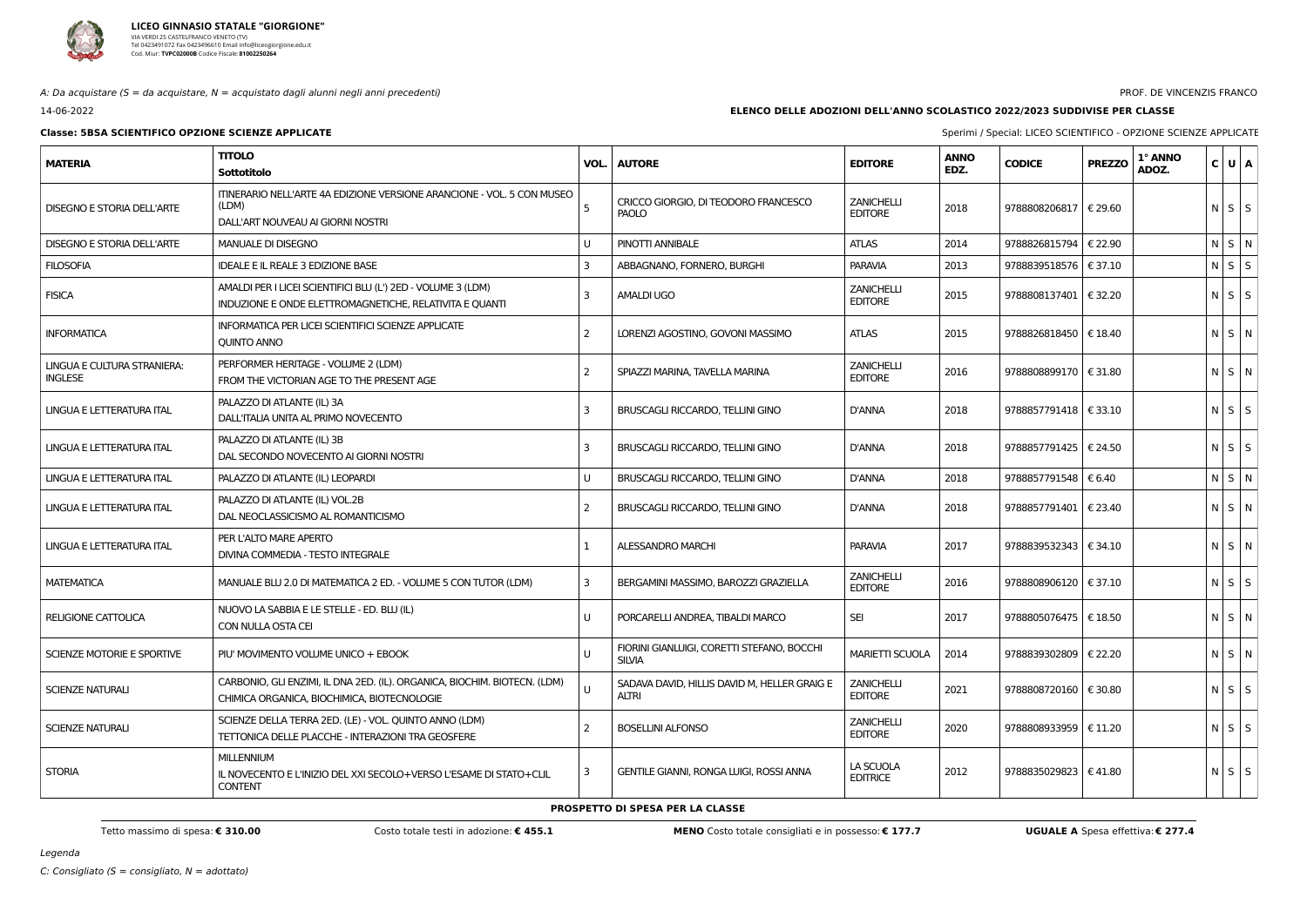

## U: In uso  $(S = adottato$  nella classe nell'anno precedente,  $N = nuova$  adozione)

A: Da acquistare ( $S = da$  acquistare,  $N = ac$ quistato dagli alunni negli anni precedenti)

14-06-2022

# IL DIRIGENTE SCOLASTICO

# PROF. DE VINCENZIS FRANCO

**Classe: 5BSO SCIENTIFICO** Sperimi / Special: LICEO SCIENTIFICO

Legenda

**ELENCO DELLE ADOZIONI DELL'ANNO SCOLASTICO 2022/2023 SUDDIVISE PER CLASSE**

| <b>MATERIA</b>                                | <b>TITOLO</b><br>Sottotitolo                                                                                                | VOL.           | <b>AUTORE</b>                                                           | <b>EDITORE</b>                            | <b>ANNO</b><br>EDZ. | <b>CODICE</b>           | <b>PREZZO</b> | 1° ANNO<br>ADOZ. | C U A       |  |
|-----------------------------------------------|-----------------------------------------------------------------------------------------------------------------------------|----------------|-------------------------------------------------------------------------|-------------------------------------------|---------------------|-------------------------|---------------|------------------|-------------|--|
| <b>DISEGNO E STORIA DELL'ARTE</b>             | ITINERARIO NELL'ARTE 4A EDIZIONE VERSIONE ARANCIONE - VOL. 5 CON<br>MUSEO (LDM)<br>DALL'ART NOUVEAU AI GIORNI NOSTRI        | 5              | CRICCO GIORGIO, DI TEODORO FRANCESCO PAOLO                              | <b>ZANICHELLI EDITORE</b>                 | 2018                | 9788808206817   € 29.60 |               |                  | $N$ $S$ $S$ |  |
| <b>DISEGNO E STORIA DELL'ARTE</b>             | <b>MANUALE DI DISEGNO</b>                                                                                                   |                | PINOTTI ANNIBALE                                                        | <b>ATLAS</b>                              | 2014                | 9788826815794           | € 22.90       |                  | $N$ S $N$   |  |
| <b>FILOSOFIA</b>                              | RICERCA DEL PENSIERO 3A+3B                                                                                                  | 3              | ABBAGNANO, FORNERO                                                      | <b>PARAVIA</b>                            | 2016                | 9788839522337   € 47.30 |               |                  | $N$ $S$ $S$ |  |
| <b>FISICA</b>                                 | AMALDI PER I LICEI SCIENTIFICI BLU (L') 2ED - VOLUME 3 (LDM)<br>INDUZIONE E ONDE ELETTROMAGNETICHE, RELATIVITA E QUANTI     | 3              | <b>AMALDI UGO</b>                                                       | <b>ZANICHELLI EDITORE</b>                 | 2015                | 9788808137401   € 32.20 |               |                  | $N$ $S$ $S$ |  |
| LINGUA E CULTURA LATINA                       | <b>VIDES UT ALTA</b><br><b>VOLUME 2 L'ETA AUGUSTEA</b>                                                                      | -2             | <b>RONCORONI</b>                                                        | <b>CARLO SIGNORELLI</b><br><b>EDITORE</b> | 2014                | 9788843415885   € 21.70 |               |                  | $N$ $S$ $N$ |  |
| LINGUA E CULTURA LATINA                       | <b>VIDES UT ALTA</b><br><b>VOLUME 3 L'ETA IMPERIALE</b>                                                                     | 3              | <b>RONCORONI</b>                                                        | <b>CARLO SIGNORELLI</b><br><b>EDITORE</b> | 2014                | 9788843415892   € 29.30 |               |                  | $N$ $S$ $S$ |  |
| LINGUA E CULTURA STRANIERA:<br><b>INGLESE</b> | PERFORMER HERITAGE - VOLUME 2 (LDM)<br>FROM THE VICTORIAN AGE TO THE PRESENT AGE                                            | $\overline{2}$ | SPIAZZI MARINA, TAVELLA MARINA                                          | <b>ZANICHELLI EDITORE</b>                 | 2016                | 9788808899170   € 31.80 |               |                  | $N$ $S$ $N$ |  |
| LINGUA E LETTERATURA ITAL                     | PALAZZO DI ATLANTE (IL) 3A<br>DALL'ITALIA UNITA AL PRIMO NOVECENTO                                                          | 3              | BRUSCAGLI RICCARDO, TELLINI GINO                                        | <b>D'ANNA</b>                             | 2018                | 9788857791418   € 33.10 |               |                  | $N$ $S$ $S$ |  |
| LINGUA E LETTERATURA ITAL                     | PALAZZO DI ATLANTE (IL) 3B<br>DAL SECONDO NOVECENTO AI GIORNI NOSTRI                                                        | -3             | BRUSCAGLI RICCARDO, TELLINI GINO                                        | <b>D'ANNA</b>                             | 2018                | 9788857791425   € 24.50 |               |                  | $N$ $S$ $S$ |  |
| LINGUA E LETTERATURA ITAL                     | PER L'ALTO MARE APERTO<br>DIVINA COMMEDIA - TESTO INTEGRALE                                                                 |                | ALESSANDRO MARCHI                                                       | <b>PARAVIA</b>                            | 2017                | 9788839532343   € 34.10 |               |                  | $N$ $S$ $N$ |  |
| MATEMATICA                                    | MANUALE BLU 2.0 DI MATEMATICA 2 ED. - VOLUME 5 CON TUTOR (LDM)                                                              | -3             | BERGAMINI MASSIMO, BAROZZI GRAZIELLA                                    | <b>ZANICHELLI EDITORE</b>                 | 2016                | 9788808906120   € 37.10 |               |                  | $N$ $S$ $S$ |  |
| <b>RELIGIONE CATTOLICA</b>                    | NUOVO LA SABBIA E LE STELLE - ED. BLU (IL)<br>CON NULLA OSTA CEI                                                            |                | PORCARELLI ANDREA, TIBALDI MARCO                                        | <b>SEI</b>                                | 2017                | 9788805076475   € 18.50 |               |                  | $N$ $S$ $N$ |  |
| SCIENZE MOTORIE E SPORTIVE                    | PIU' MOVIMENTO VOLUME UNICO + EBOOK                                                                                         |                | FIORINI GIANLUIGI, CORETTI STEFANO, BOCCHI SILVIA                       | <b>MARIETTI SCUOLA</b>                    | 2014                | 9788839302809   € 22.20 |               |                  | NSN         |  |
| SCIENZE NATURALI                              | CARBONIO, GLI ENZIMI, IL DNA 2ED. (IL). ORGANICA, BIOCHIM. BIOTECN.<br>(LDM)<br>CHIMICA ORGANICA, BIOCHIMICA, BIOTECNOLOGIE |                | SADAVA DAVID, HILLIS DAVID M, HELLER GRAIG E ALTRI   ZANICHELLI EDITORE |                                           | 2021                | 9788808720160   € 30.80 |               |                  | $N$ $S$ $S$ |  |
| <b>SCIENZE NATURALI</b>                       | SCIENZE DELLA TERRA 2ED. (LE) - VOL. QUINTO ANNO (LDM)<br>TETTONICA DELLE PLACCHE - INTERAZIONI TRA GEOSFERE                | -2             | <b>BOSELLINI ALFONSO</b>                                                | <b>ZANICHELLI EDITORE</b>                 | 2020                | 9788808933959   € 11.20 |               |                  | $N$ $S$ $S$ |  |
| <b>STORIA</b>                                 | NUOVI PROFILI STORICI NUOVI PROGRAMMI VOL. III<br>DAL 1900 A OGGI                                                           |                | GIARDINA ANDREA, SABBATUCCI GIOVANNI, VIDOTTO<br><b>VITTORIO</b>        | LATERZA SCOLASTICA                        | 2012                | 9788842110484   € 40.90 |               |                  | $N$ $S$ $S$ |  |

Tetto massimo di spesa: € 310.00 Costo totale testi in adozione: € 467.2 MENO Costo totale consigliati e in possesso: € 151.2 UGUALE A Spesa effettiva: € 316